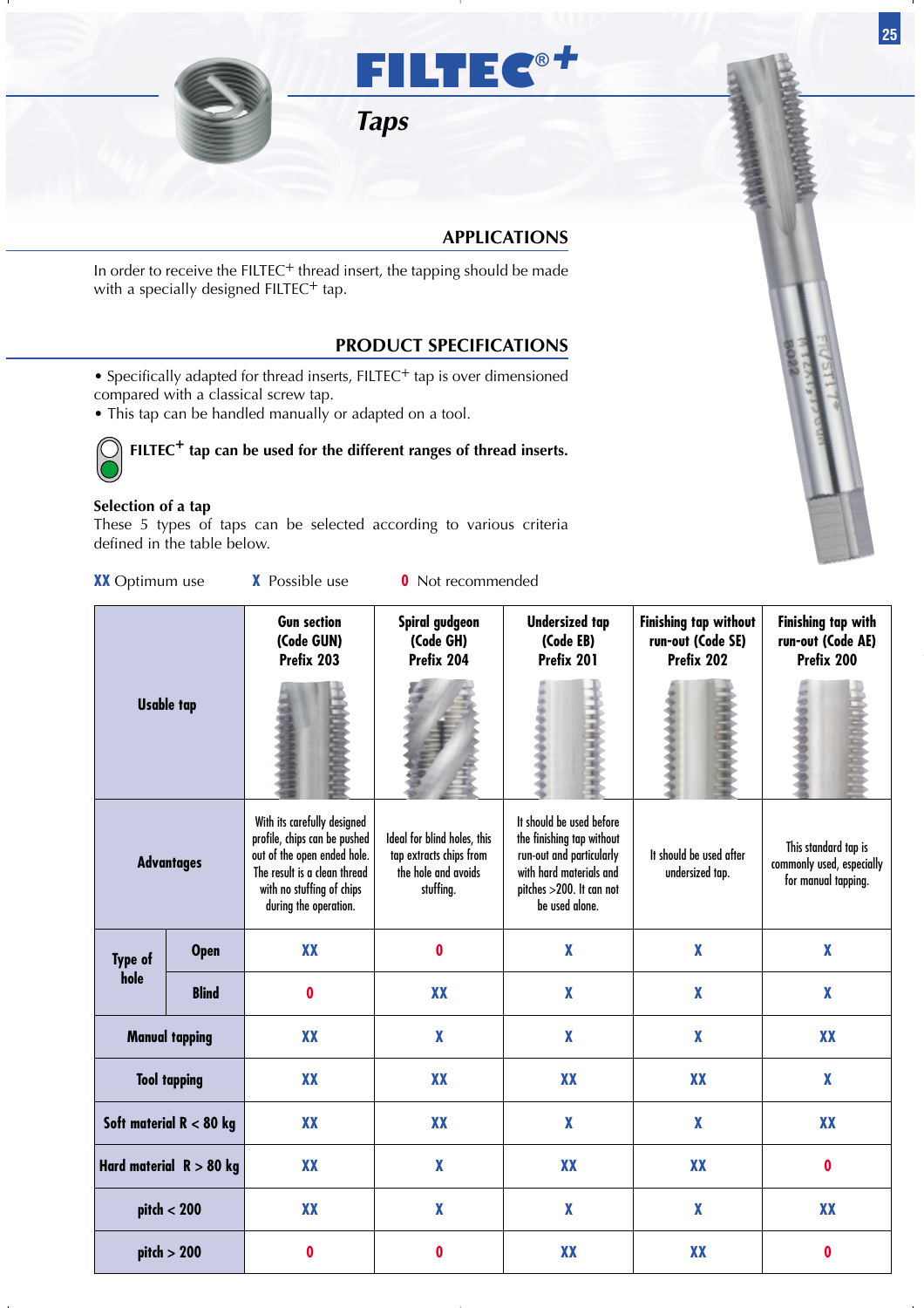*TAPS*

## **FILTEC ®** *+*



 $\mathbf{I}$ 

**B**



**METRIC**

|                                       | A               | B               | $C \times C$               | D                              | E                           | <b>CODE</b><br>200 : AE - 201 : EB |
|---------------------------------------|-----------------|-----------------|----------------------------|--------------------------------|-----------------------------|------------------------------------|
| Ø and nominal pitch                   | Wall Ø<br>in mm | Tail Ø<br>in mm | Square dimen-<br>sion (mm) | <b>Threaded</b><br>length (mm) | <b>Total length</b><br>(mm) | 202: SE - 203: GUN<br>204 : GH     |
| M 2 x 0,40                            | 2,50            | 2,80            | 2,00                       | $\overline{11}$                | 46                          | 02 40 00 00                        |
| M 2,5 x 0,45                          | 3,11            | 3,15            | 2,50                       | 13                             | 48                          | 02 45 00 00                        |
| M 3 x 0,50                            | 3,67            | 4,00            | 3,15                       | 16                             | 53                          | $$ 03 50 00 00                     |
| M 3,5 x 0,60                          | 4,31            | 4,50            | 3,55                       | 16                             | 53                          | 04 60 00 00                        |
| M 4 x 0,70                            | 4,94            | 5,00            | 4,00                       | 15                             | 58                          | 04 70 00 00                        |
| M 5 x 0,80                            | 6,07            | 6,30            | 5,00                       | 17                             | 66                          | 05 80 00 00                        |
| M 6<br>x 1,00                         | 7,34            | 8,00            | 6,30                       | 20                             | 72                          | $$ 06 01 00 00                     |
| M 7 x 1,00                            | 8,34            | 9,00            | 7,10                       | 20                             | 72                          | $\dots$ 07 01 00 00                |
| M 8<br>x 1,00                         | 9,34            | 10,00           | 8,00                       | 22                             | 80                          | 08 01 00 00                        |
| M 8<br>x 1,25                         | 9,67            | 10,00           | 8,00                       | 22                             | 80                          | .08 02 00 00                       |
| M 9 x 1,25                            | 10,67           | 8,00            | 6,30                       | 23                             | 85                          | 09 02 00 00                        |
| M 10 x 1,00                           | 11,34           | 8,00            | 6,30                       | 23                             | 85                          | 10 01 00 00                        |
| M 10 x 1,25<br>M 10 x 1,50            | 11,67<br>12,01  | 8,00<br>9,00    | 6,30                       | 23<br>26                       | 85<br>89                    | 10 02 00 00<br>10 03 00 00         |
| M 11<br>x 1,50                        | 13,01           | 9,00            | 7,10<br>7,10               | 26                             | 89                          | $\dots$ 11 03 00 00                |
| M 12 x 1,00                           | 13,33           | 11,20           | 9,00                       | 27                             | 95                          | 12 01 00 00                        |
| M 12 x 1,25                           | 13,67           | 11,20           | 9,00                       | 27                             | 95                          | 12 02 00 00                        |
| M 12 x 1,50                           | 14,01           | 11,20           | 9,00                       | 27                             | 95                          | 12 03 00 00                        |
| M 12 x 1,75                           | 14,33           | 11,20           | 9,00                       | 27                             | 95                          | 12 04 00 00                        |
| M 14 x 1,25                           | 15,67           | 12,50           | 10,00                      | 29                             | 102                         | 14 02 00 00                        |
| M 14 x 1,50                           | 16,01           | 12,50           | 10,00                      | 29                             | 102                         | 14 03 00 00                        |
| M 14 x 2,00                           | 16,66           | 12,50           | 10,00                      | 29                             | 102                         | 14 05 00 00                        |
| M 16 x 1,50                           | 18,01           | 14,00           | 11,20                      | 34                             | 112                         | 16 03 00 00                        |
| M 16 x 2,00                           | 18,66           | 14,00           | 11,20                      | 34                             | 112                         | 16 05 00 00                        |
| M 18 x 1,50                           | 20,01           | 14,00           | 11,20                      | 34                             | 112                         | 18 03 00 00                        |
| M 18 x 2,00                           | 20,66           | 14,00           | 11,20                      | 34                             | 112                         | 18 05 00 00                        |
| M 18 x 2,50                           | 21,31           | 16,00           | 12,50                      | 35                             | 118                         | 18 06 00 00                        |
| M 20 x 1,50                           | 22,01           | 16,00           | 12,50                      | 35                             | 118                         | 20 03 00 00                        |
| M 20 x 2,00                           | 22,66           | 16,00           | 12,50                      | 35                             | 118                         | 20 05 00 00                        |
| M 20 x 2,50                           | 23,31           | 16,00           | 12,50                      | 35                             | 118                         | 20 06 00 00                        |
| M 22 x 1,50                           | 24,01           | 18,00           | 14,00                      | 42                             | 130                         | 22 03 00 00                        |
| M 22 x 2,00                           | 24,66           | 18,00           | 14,00                      | 42                             | 130                         | 22 05 00 00                        |
| M 22 x 2,50                           | 25,31           | 18,00           | 14,00                      | 42                             | 130                         | 22 06 00 00                        |
| M 24 x 1,50                           | 26,01           | 18,00           | 14,00                      | 42<br>34                       | 130<br>127                  | 24 03 00 00<br>24 05 00 00         |
| M 24 x 2,00<br>M 24 x 3,00            | 26,66<br>27,97  | 20,00<br>20,00  | 16,00<br>16,00             | 42                             | 135                         | 24 07 00 00                        |
| M 26 x 1,50                           | 28,01           | 20,00           | 16,00                      | 34                             | 127                         | 26 03 00 00                        |
| $M 27 \times 1,50$                    | 29,01           | 20,00           | 16,00                      | 34                             | 127                         | 27 03 00 00                        |
| M 27 x 2,00                           | 29,66           | 20,00           | 16,00                      | 34                             | 127                         | 27 05 00 00                        |
| M 27 x 3,00                           | 30,97           | 22,40           | 18,00                      | 48                             | 151                         | 27 07 00 00                        |
| M 28 x 1,50                           | 30,01           | 20,00           | 16,00                      | 34                             | 127                         | 28 03 00 00                        |
| M 30 x 1,50                           | 32,01           | 22,40           | 18,00                      | 34                             | 137                         | 30 03 00 00                        |
| M 30 x 2,00                           | 32,66           | 22,40           | 18,00                      | 34                             | 137                         | 30 05 00 00                        |
| M 30 x 3,50                           | 34,63           | 25,00           | 20,00                      | 54                             | 162                         | 30 08 00 00                        |
| M 32 x 1,50                           | 34,01           | 25,00           | 20,00                      | 36                             | 144                         | 32 03 00 00                        |
| M 33 x 2,00                           | 35,66           | 25,00           | 20,00                      | 36                             | 144                         | 33 05 00 00                        |
| M 33 x 3,00                           | 36,97           | 25,00           | 20,00                      | 54                             | 162                         | 33 07 00 00                        |
| M 33 x 3,50                           | 37,63           | 28,00           | 22,40                      | 57                             | 170                         | 33 08 00 00                        |
| M 36 x 1,50                           | 38,01           | 28,00           | 22,40                      | 36                             | 149                         | 36 03 00 00                        |
| M 36 x 2,00                           | 38,66           | 28,00           | 22,40                      | 36                             | 149                         | 36 05 00 00                        |
| M 36 x 3,00                           | 39,97           | 28,00           | 22,40                      | 57                             | 170                         | 36 07 00 00                        |
| M 36 x 4,00                           | 44,28           | 28,00           | 22,40                      | 57                             | 170                         | 36 09 00 00                        |
| M 39 x 3,00                           | 42,97           | 31,50           | 25,00                      | 63                             | 187                         | 39 07 00 00                        |
| M 39 x 4,00                           | 44,28           | 31,50           | 25,00                      | 63<br>63                       | 187<br>187                  | 39 09 00 00<br>42 07 00 00         |
| M 42 x 3,00<br>M <sub>42</sub> x 4,50 | 45,97<br>47,94  | 31,50<br>31,50  | 25,00<br>25,00             | 63                             | 187                         | 42 10 00 00                        |
|                                       |                 |                 |                            |                                |                             |                                    |

**26**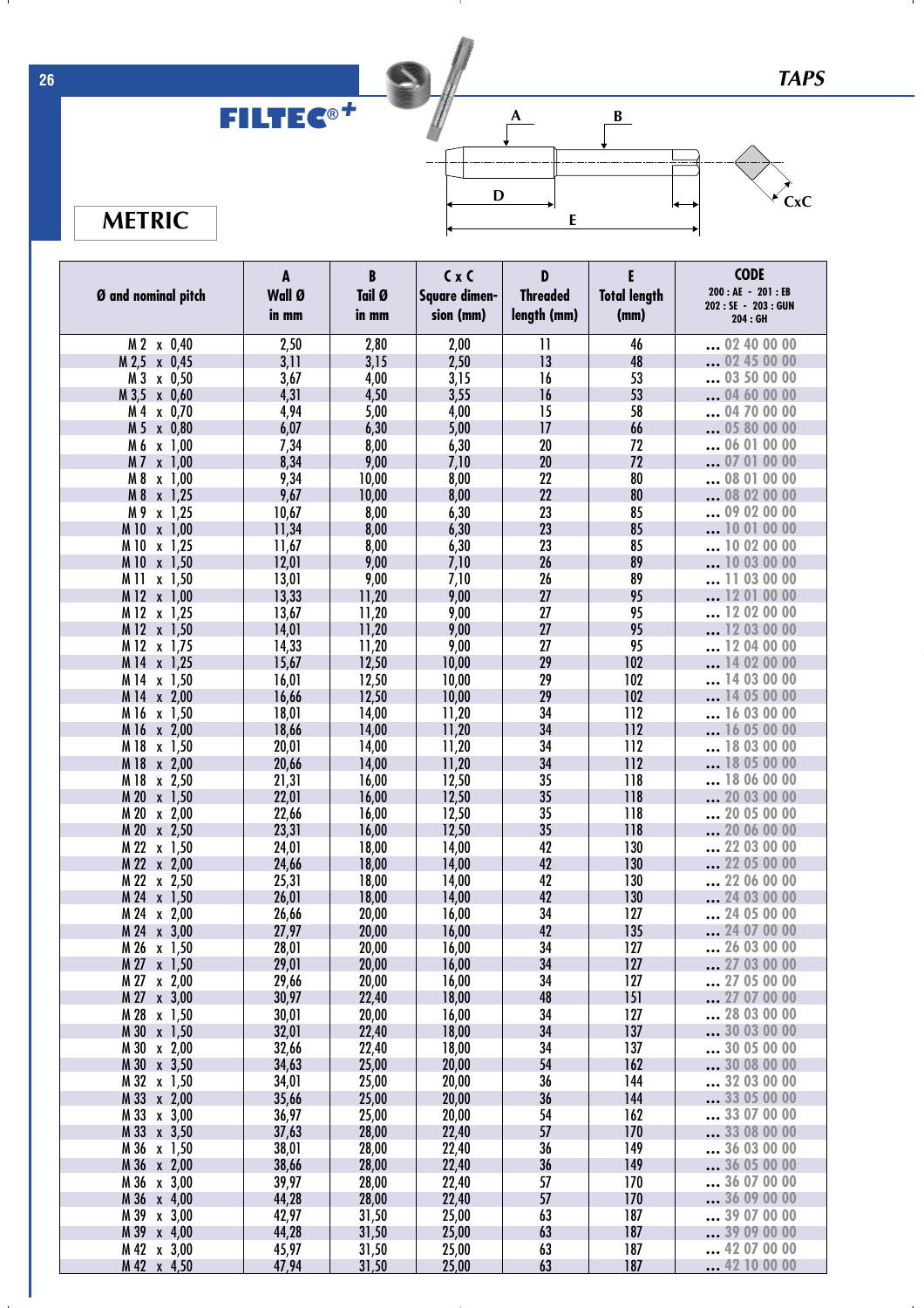

| Ø and nominal pitch |                      | A<br>Wall Ø | B<br>Tail Ø      | C x C<br>Square dimen- | D<br><b>Threaded</b> | E<br><b>Total length</b> | <b>CODE</b><br>220 : AE - 221 : EB |
|---------------------|----------------------|-------------|------------------|------------------------|----------------------|--------------------------|------------------------------------|
| <b>Inches</b>       | Metric conversion    | in mm       | in mm            | sion (mm)              | length (mm)          | (mm)                     | 222: SE - 223: GUN<br>224 : GH     |
| <b>UNC</b>          |                      |             |                  |                        |                      |                          |                                    |
| $2 - 56$            | 2,18 x 0,453         | 2,790       | 2,8              | 2,24                   | 9,5                  | 44,5                     | 12 10 00 00                        |
| $4 - 40$            | 2,84 x 0,635         | 3,690       | 4                | 3,15                   | 16                   | 53                       | 15 10 00 00                        |
| $5-40$              | 3,17 x 0,635         | 4,025       | 4                | 3,15                   | 16                   | 53                       | 14 10 00 00                        |
| $6 - 32$            | 3,51 x 0,794         | 4,565       | 5                | 4                      | 15                   | 58                       | 17 10 00 00                        |
| $8 - 32$            | 4,17 x 0,794         | 5,225       | 5,6              | 4,5                    | 16                   | 62                       | 19 10 00 00                        |
| $10-24$             | 4,83 x 1,058         | 6,235       | 6,3              | 5                      | 17                   | 66                       | 21 10 00 00                        |
| $1/4 - 20$          | 6,35 x 1,270         | 8,040       | 8                | 6,3                    | 20                   | 72                       | 23 20 00 00                        |
| $5/16-18$           | 7,94 x 1,411         | 9,810       | 10               | 8                      | 22                   | 80                       | 25 20 00 00                        |
| $3/8 - 16$          | 9,52 x 1,588         | 11,635      | $\boldsymbol{8}$ | 6,3                    | 23                   | 85                       | 27 30 00 00                        |
| $7/16-14$           | $11,11 \times 1,814$ | 13,520      | 11,2             | 9                      | 27                   | 95                       | 29 30 00 00                        |
| $1/2-13$            | 12,70 x 1,954        | 15,295      | 12,5             | 10                     | 29                   | 102                      | 31 40 00 00                        |
| $9/16-12$           | 14,29 x 2,117        | 17,095      | 14               | 11,2                   | 34                   | 112                      | 33 40 00 00                        |
| $5/8-11$            | 15,87 x 2,309        | 18,935      | 14               | 11,2                   | 34                   | 112                      | 35 40 00 00                        |
| $3/4-10$            | 19,05 x 2,540        | 22,415      | 16               | 12,5                   | 35                   | 118                      | 37 50 00 00                        |
| $7/8-9$             | 22,22 x 2,822        | 25,960      | 18               | 14                     | 42                   | 130                      | 39 50 00 00                        |
| $1 - 8$             | 25,40 x 3,175        | 29,600      | 20               | 16                     | 45                   | 138                      | 41 50 00 00                        |
| $1"1/8-7$           | 28,57 x 3,629        | 33,370      | 22,4             | 18                     | 48                   | 151                      | 43 50 00 00                        |
| $1"1/4-7$           | 31,75 x 3,629        | 36,545      | 25               | 20                     | 54                   | 162                      | 45 50 00 00                        |
| $1''3/8-6$          | 34,92 x 4,234        | 40,515      | 28               | 22,4                   | 57                   | 170                      | 47 50 00 00                        |
| $1"1/2-6$           | 38,10 x 4,234        | 43,690      | 31,5             | 25                     | 63                   | 187                      | 49 50 00 00                        |
|                     |                      |             |                  |                        |                      |                          |                                    |
| <b>UNF</b>          |                      |             |                  |                        |                      |                          |                                    |
| $6 - 40$            | 3,51 x 0,635         | 4,355       | 4,5              | 3,55                   | 16                   | 53                       | 16 10 00 00                        |
| $8 - 36$            | 4,16 x 0,705         | 5,110       | 5,6              | 4,5                    | 16                   | 62                       | 18 10 00 00                        |
| $10-32$             | 4,83 x 0,794         | 5,885       | 6,3              | 5                      | 17                   | 66                       | 20 10 00 00                        |
| $1/4 - 28$          | 6,35 x 0,907         | 7,560       | 8                | 6,3                    | 20                   | 72                       | 24 20 00 00                        |
| $5/16 - 24$         | 7,94 x 1,058         | 9,350       | 10               | $\pmb{8}$              | 22                   | 80                       | 26 20 00 00                        |
| $3/8 - 24$          | 9,52 x 1,058         | 10,940      | 8                | 6,3                    | 23                   | 85                       | 28 30 00 00                        |
| $7/16 - 20$         | $11,11 \times 1,270$ | 12,805      | 9                | 7,1                    | 26                   | 89                       | 30 30 00 00                        |
| $1/2 - 20$          | 12,70 x 1,270        | 14,395      | 11,2             | 9                      | 27                   | 95                       | 32 40 00 00                        |
| $9/16 - 18$         | $14,29 \times 1,411$ | 16,170      | 12,5             | $10\,$                 | 29                   | 102                      | 34 40 00 00                        |
| $5/8 - 18$          | 15,88 x 1,411        | 17,700      | 14               | 11,2                   | 34                   | 112                      | 36 40 00 00                        |
| $3/4-16$            | 19,05 x 1,588        | 21,170      | 16               | 12,5                   | 35                   | 118                      | 38 50 00 00                        |
| $7/8-14$            | 22,22 x 1,814        | 24,640      | 18               | 14                     | 42                   | 180                      | 40 50 00 00                        |
| $1" - 14$           | 25,40 x 1,814        | 27,820      | 20               | 16                     | 34                   | 127                      | 52 50 00 00                        |
| 1".12               | 25,40 x 2,117        | 28,215      | 20               | 16                     | 34                   | 127                      | 42 50 00 00                        |
| $1"1/8-12$          | 28,57 x 2,117        | 31,935      | 22,4             | 18                     | 34                   | 137                      | 44 50 00 00                        |
| $1"1/4-12$          | $31,75 \times 2,117$ | 34,570      | 25               | 20                     | 36                   | 144                      | 46 50 00 00                        |
| $1"3/8-12$          | 34,92 x 2,117        | 37,700      | 28               | 22,4                   | 36                   | 149                      | 48 50 00 00                        |
| $1"1/2-12$          | 38,10 x 2,117        | 40,925      | 28               | 22,4                   | 36                   | 149                      | 50 50 00 00                        |